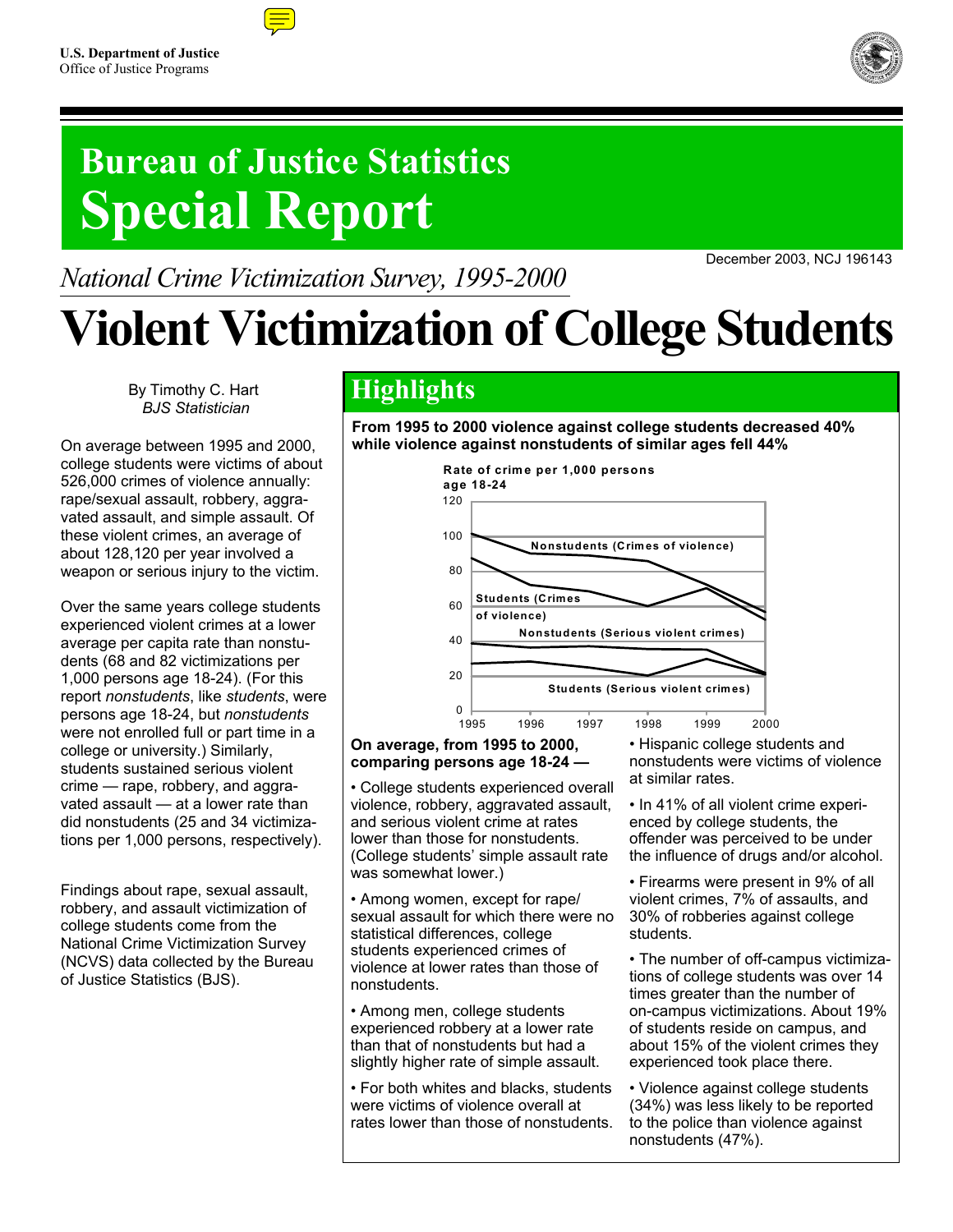#### **Characteristics of violent crime victims, 1995-2000**

#### *College students*

On average annually between 1995 and 2000, about 7.7 million people age 18 to 24 were enrolled full or part time in a college or university. These college students experienced overall violent crime, robbery, aggravated assault, and serious violent crime at rates lower than those of nonstudents of similar ages (table 1). The rate of simple assault was somewhat lower for students than for nonstudents.

Simple assault accounted for about two-thirds of college student violent victimizations (63%), while rape/ sexual assault accounted for an estimated 6%.

#### *Gender*

The average annual rate of overall violent crime against female college students (47 per 1,000) was about half that of male college students (91 per 1,000). The average rate of overall violent crime against female nonstudents (78 per 1,000) was about 11% less than that of male nonstudents (87 per 1,000), 1995-2000.

Male college students and nonstudents of similar ages were victims of overall violent crime and aggravated assault at similar rates. The average annual rate of robbery against male college students (8 per 1,000) was lower than that of male nonstudents (14 per 1,000). Male college students were slightly more likely to be victims of simple assault (56 per 1,000) than were male nonstudents (48 per 1,000).

The average annual violent victimization rate for women college students was less than that for women nonstudents (47 and 78 per 1,000 persons, respectively).

In addition to overall violent crime, women college students were less likely than women nonstudents to be victims of robbery, aggravated assault, simple assault, and serious violent crime.

#### **The National Crime Victimization Survey**

The NCVS is the Nation's primary source of information on the frequency, characteristics, and consequences of criminal victimization. One of the largest continuous household surveys conducted by the Federal Government, the NCVS collects information about crimes both reported and not reported to police.

The survey provides the largest national forum for victims to describe their experiences of victimization, the

impact of crime, and the characteristics of violent offenders.

This report presents the first NCVS estimates of crime against college students. Questions were added to the NCVS in 1995 to obtain information on college enrollment.

For the most current overall estimates of criminal victimization in the United States, see *Criminal Victimization, 2002,* <www.ojp.usdoj.gov/bjs/ abstract/cv02.htm>.

Other findings from the NCVS are also on the BJS website.

#### **Table 1. Average annual violent victimization rates of college students and nonstudents, by gender, race, and ethnicity, 1995-2000**

|                                         | Rates per 1,000 persons age 18-24 |              |               |               |              |              |              |
|-----------------------------------------|-----------------------------------|--------------|---------------|---------------|--------------|--------------|--------------|
|                                         |                                   |              | Rape/         |               | Aggra-       |              | Serious      |
| Victims of                              |                                   | Crimes of    | sexual        |               | vated        | Simple       | violent      |
| violence                                | Population                        | violence     | assault       | Robbery       | assault      | assault      | crime        |
| College students <sup>a</sup><br>Gender | 7,706,380                         | 68.3         | 4.1           | 5.8           | 15.4         | 43.0         | 25.3         |
| Male                                    | 3,749,470                         | 91.2         | $1.8*$        | 8.4           | 25.0         | 55.9         | 35.2         |
| Female                                  | 3,956,900                         | 46.6         | 6.2           | 3.4           | 6.3          | 30.7         | 15.8         |
| Race                                    |                                   |              |               |               |              |              |              |
| White                                   | 6,211,430                         | 71.3         | 4.2           | 5.1           | 15.1         | 46.9         | 24.4         |
| <b>Black</b>                            | 915,490                           | 65.8         | 3.7           | 11.3          | 19.0         | 31.8         | 33.9         |
| Other                                   | 579,460                           | 39.4         | $2.8*$        | $5.3*$        | 13.1         | 18.2         | 21.2         |
| Ethnicity<br>Hispanic<br>Non-Hispanic   | 771,160<br>6,809,090              | 69.1<br>67.6 | $6.4*$<br>3.8 | $3.9*$<br>5.9 | 17.7<br>15.1 | 41.0<br>42.8 | 28.0<br>24.8 |
|                                         |                                   |              |               |               |              |              |              |
| Non-students <sup>a</sup><br>Gender     | 17,680,380                        | 82.3         | 4.1           | 10.6          | 19.3         | 48.3         | 34.1         |
| Male                                    | 8,968,070                         | 86.9         | $0.5*$        | 13.7          | 24.5         | 48.3         | 38.6         |
| Female                                  | 8,712,310                         | 77.7         | 7.9           | 7.5           | 14.0         | 48.3         | 29.4         |
| Race                                    |                                   |              |               |               |              |              |              |
| White                                   | 14,286,070                        | 81.9         | 4.1           | 9.1           | 18.3         | 50.3         | 31.6         |
| <b>Black</b>                            | 2.710.710                         | 93.2         | 4.5           | 19.3          | 25.1         | 44.3         | 48.9         |
| Other                                   | 683,600                           | 49.5         | $2.9*$        | 7.8           | 17.0         | 21.8         | 27.7         |
| Ethnicity                               |                                   |              |               |               |              |              |              |
| Hispanic<br>Non-Hispanic                | 3,161,600<br>14,300,880           | 64.1<br>85.6 | $1.3*$<br>4.7 | 13.8<br>10.0  | 17.5<br>19.8 | 31.7<br>51.2 | 32.5<br>34.5 |

Note: Serious violent crime includes rape/sexual assault, robbery, and aggravated assault. Hispanic origin is defined independently of race; an individual may be described as Hispanic or non-Hispanic and be of any race.

\*Based on 10 or fewer sample cases.

a For definitions of students and nonstudents see page 7.

The apparent difference in rape/sexual assault rates between female students and nonstudents was not statistically significant.

#### *Race*

Both white and black college students were victims of overall violent crime and simple assault at rates higher than college students of "other races" —

American Indians, Alaska Natives, Asians, and Pacific Islanders.

Black college students were victims of robbery at a rate higher than that of white students. Among students, the rate of serious violent crime was somewhat higher for blacks than for whites. Black college students were victims of simple assault at a rate lower than that for white college students.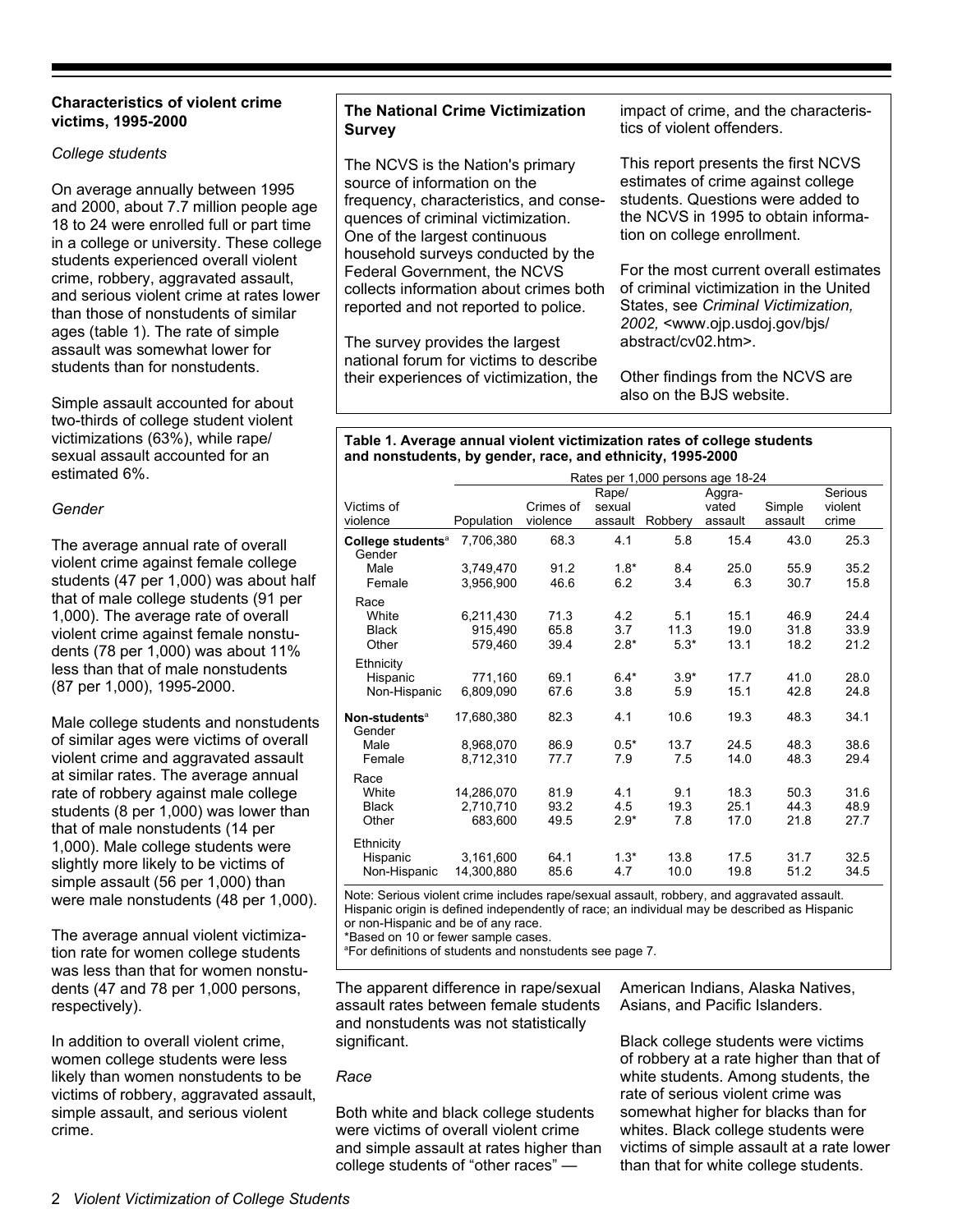#### **Table 2. Violent victimization of college students, by offender characteristics, 1995-2000**

|                               |                |               |                |       | College-student victims of violence age 18-24 |       |                |       |                |      |                |       |
|-------------------------------|----------------|---------------|----------------|-------|-----------------------------------------------|-------|----------------|-------|----------------|------|----------------|-------|
|                               |                |               | Rape/          |       |                                               |       | Aggravated     |       | Simple         |      | Serious        |       |
| Offender                      |                | Violent crime | sexual assault |       | Robbery                                       |       | assault        |       | assault        |      | violent crimes |       |
| characteristics               | Number Percent |               | Number Percent |       | Number Percent                                |       | Number Percent |       | Number Percent |      | Number Percent |       |
| <b>Relationship to victim</b> |                |               |                |       |                                               |       |                |       |                |      |                |       |
| Total                         | 526,020        | 100%          | 31.230         | 100%  | 44,980                                        | 100%  | 118,530        | 100%  | 331,270        | 100% | 194,750        | 100%  |
| Known                         | 199.850        | 38            | 23,060         | 74    | 8,160                                         | 18    | 37,090         | 31    | 131.550        | 40   | 68,300         | 35    |
| Stranger                      | 311,820        | 59            | 7,150          | 23    | 35,820                                        | 80    | 76,230         | 64    | 192,620        | 58   | 119,200        | 61    |
| Don't know                    | 14,350         | 3             | 1,030*         | $3^*$ | 1,000*                                        | $2^*$ | $5,210*$       | $4^*$ | 7,100          | 2    | $7,250*$       | $4^*$ |
| Gang membership               |                |               |                |       |                                               |       |                |       |                |      |                |       |
| Total                         | 526,020        | 100%          | 31,230         | 100%  | 44,980                                        | 100%  | 118,530        | 100%  | 331.270        | 100% | 194,750        | 100%  |
| Gang member                   | 29,810         | 6             | 530*           | $2^*$ | $2,530*$                                      | $6*$  | 11,370         | 10    | 15,390         | 5    | 14,430         |       |
| Not a gang member             | 287,050        | 55            | 24,990         | 80    | 13,120                                        | 29    | 54,910         | 46    | 194,020        | 59   | 93,020         | 48    |
| Don't know                    | 209,160        | 40            | $5,720*$       | $18*$ | 29,340                                        | 65    | 52,250         | 44    | 121,860        | 37   | 87,300         | 45    |
| Drug and/or alcohol use       |                |               |                |       |                                               |       |                |       |                |      |                |       |
| Total                         | 526,020        | 100%          | 31.230         | 100%  | 44,980                                        | 100%  | 118,540        | 100%  | 331,270        | 100% | 194,750        | 100%  |
| Perceived using               | 213,850        | 41            | 12,760         | 41    | 10,490                                        | 23    | 51,910         | 44    | 138,690        | 42   | 75,160         | 39    |
| Perceived not using           | 114,170        | 22            | 12,350         | 40    | 7,870                                         | 17    | 18,140         | 15    | 75,820         | 23   | 38,350         | 20    |
| Don't know                    | 198,000        | 38            | 6,120          | 20    | 26,620                                        | 59    | 48,490         | 41    | 116,760        | 35   | 81,240         | 42    |

Note: Calculations were based on unrounded numbers. Rounded numbers may not add to totals.

Serious violent crime includes rape/sexual assault, robbery, and aggravated assault.

"Don't know" categories include instances when the respondent was unsure of offender characteristics or chose not to respond.

\*Based on 10 or fewer sample cases.

Black college students were victims of overall violent crime, robbery, simple assault, and serious violent crime at rates lower than those of black nonstudents. Rape/sexual assault and aggravated assault rates for black college students were similar to those for black nonstudents, 1995-2000.

College students of other races were victims of violence at rates similar to those nonstudents of "other race."

#### *Hispanic origin*

Hispanic and non-Hispanic college students were victimized by violent crime at similar rates, 1995-2000.

Hispanic college students and nonstudents were victims of overall violence at similar rates.

#### **Characteristics of violent crime offenders, 1995-2000**

#### *Victim-offender relationship*

For overall violent crime, college students were more likely to be victimized by strangers than by people they knew, 1995-2000 (table 2).

Strangers committed 59% of all violent victimizations of college students. About 1 of 3 violent victimizations against college students was a simple assault committed by a stranger. The NCVS does not obtain information on whether the offenders were college students.

Rape/sexual assault was the only violent crime against college students more likely to be committed by a person the victim knew. Nonstrangers committed 74% of the rape/sexual assaults against college students. Rape/sexual assaults committed against a college student by a known offender accounted for 4% of all violent victimizations against college students*.*

#### *Gang membership*

A relatively small percentage of college student victims of violent crime believed that the offender was a gang

member. The percentage of victimizations for which the student victim identified the offender(s) as gang members ranged from 2% for rape/sexual assault to 10% for aggravated assault, 1995-2000.

While about 55% of college student victims of violent crimes reported that offender(s) were not gang members, about 40% could not discern whether the offender(s) belonged to a gang.

#### *Drug and alcohol use*

In 41% of all violent crime experienced by college students and in 38% of the violence against nonstudents, the offender was perceived to be under the influence of drugs and/or alcohol, 1995-2000.

|             | was perceived to have been using<br>drugs or alcohol | Violent crimes in which the offender |
|-------------|------------------------------------------------------|--------------------------------------|
|             | Average annual                                       | Percent of all                       |
|             | number                                               | violent crimes                       |
| Students    | 213.850                                              | 41%                                  |
| Nonstudents | 556.420                                              | 38                                   |
|             |                                                      |                                      |

Offenders perceived to be using drugs and/or alcohol committed about 2 in 5 rape/sexual assaults and about 1 in 4 robberies against college students.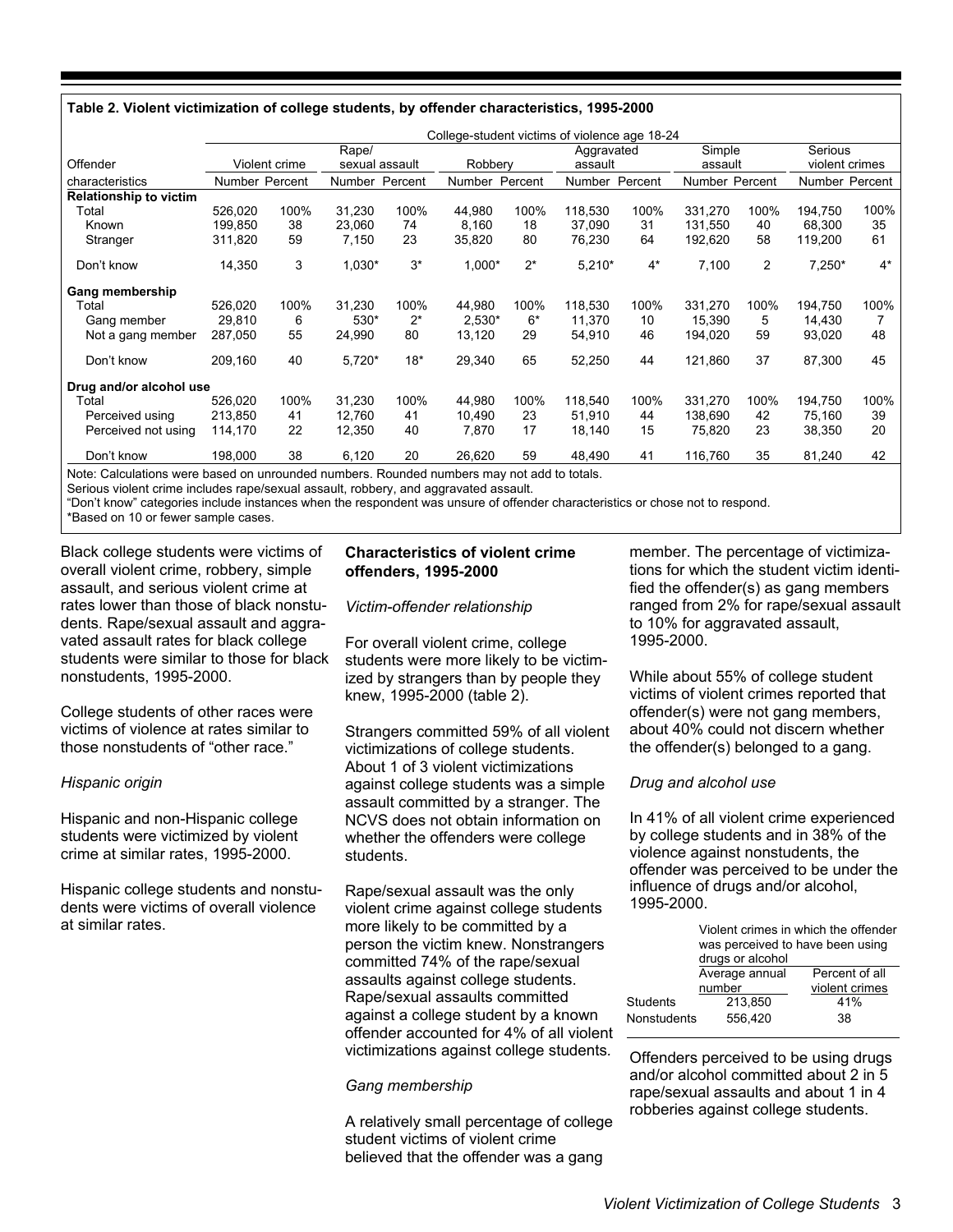About 4 in 10 college-student victims of violent crime could not discern whether the offender was under the influence of drugs and/or alcohol.

#### **Characteristics of criminal events, 1995-2000**

#### *Presence of a weapon*

In all categories of violent crime except robbery, college students were more likely to be victimized by unarmed than by armed offenders, 1995-2000 (table 3).

Weapons were present in 27% of all violent college-student victimizations. The percentage of crimes committed with weapons ranged from 5% for rape/sexual assault to 58% for robbery.

Firearms were present in 9% of all violent crimes against college students, including 30% of robberies and 7% of assaults.

Offenders were identified as being armed with a knife during 7% of all violent crimes, including 21% of robberies and 6% of assaults committed against college students.

#### *Location and time*

From 1995 to 2000 the majority of violent crimes against college students occurred off campus. The number of off-campus victimizations of college students was over 14 times greater than the number of on-campus victimizations (table 4). Seventy-four percent

of college students lived off campus, 19% lived on campus, and 7% did not indicate where they lived.

Among students with quarters in student housing, about 85% of violent victimizations occurred off campus. Among students living off campus, about 95% of victimizations also occurred off campus.

| Living in       | Percent of violent incidents<br>during 1995-2000 |           |  |  |  |  |  |
|-----------------|--------------------------------------------------|-----------|--|--|--|--|--|
| student housing | Off campus                                       | On campus |  |  |  |  |  |
| Yes             | 85%                                              | 15%       |  |  |  |  |  |
| N٥              | 95                                               | 5         |  |  |  |  |  |

Seventy-one percent of the off-campus violence against college students occurred at night (between 6 p.m. and 6 a.m.).

Most on-campus violence (57%) against college students occurred during the day (between 6 a.m. and 6 p.m.).

#### **Table 4. Violent victimization of college students, by location and time of incident, 1995-2000**

| I ocation and                                                                                     | College-student<br>victims of violence |         |  |  |  |
|---------------------------------------------------------------------------------------------------|----------------------------------------|---------|--|--|--|
| time of incident                                                                                  | Number                                 | Percent |  |  |  |
| Total                                                                                             | 526,020                                | 100%    |  |  |  |
| Off campus                                                                                        | 491,890                                | 100%    |  |  |  |
| Day $(6$ a.m. to $6$ p.m.)                                                                        | 127,010                                | 26      |  |  |  |
| Night $(6 p.m. to 6 a.m.)$                                                                        | 350.690                                | 71      |  |  |  |
| Don't know                                                                                        | 14.180*                                | 3*      |  |  |  |
| On campus                                                                                         | 34.140                                 | 100%    |  |  |  |
| Day $(6 a.m. to 6 p.m.)$                                                                          | 19,450                                 | 57      |  |  |  |
| Night $(6 p.m. to 6 a.m.)$                                                                        | 12.830                                 | 38      |  |  |  |
| Don't know                                                                                        | 1.860*                                 | 5*      |  |  |  |
| Note: Detail may not add to totals because<br>of rounding.<br>*Based on 10 or fewer sample cases. |                                        |         |  |  |  |

#### **Table 3. Weapons present in violent crimes against college students, by type of crime and type of weapon, 1995-2000**

|                                     | Average annual student victimization |         |                |             |               |         |         |         |
|-------------------------------------|--------------------------------------|---------|----------------|-------------|---------------|---------|---------|---------|
|                                     |                                      |         |                | Rape/sexual |               |         |         |         |
| Presence of                         | Violent crime                        |         | assault        |             |               | Robbery |         | Assault |
| weapon                              | Number                               | Percent | Number Percent |             | <b>Number</b> | Percent | Number  | Percent |
| Total                               | 526,020                              | 100%    | 31.230         | 100%        | 44.980        | 100%    | 449.810 | 100%    |
| No weapon                           | 342,220                              | 65%     | 27.820         | 89%         | 15.740        | 35%     | 298.660 | 66%     |
| Weapon                              | 141.790                              | 27%     | $1.510*$       | $5%$ *      | 26.210        | 58%     | 114.080 | 25%     |
| Firearm                             | 47.120                               | 9       | *              | __*         | 13.590        | 30      | 33.520  | 7       |
| Knife                               | 39.340                               | 7       | $970*$         | $3^*$       | 9.300         | 21      | 29.080  | 6       |
| Other                               | 50.120                               | 10      | *              | __*         | 3.320         | 7       | 46.810  | 10      |
| Type unknown                        | $5.210*$                             | $1*$    | $540*$         | $2^*$       | *             | *       | 4.670*  | $1*$    |
| Don't know                          | 42.010                               | 8%      | 1.900*         | $6\%$ *     | $3.040*$      | 7%      | 37.070  | 8%      |
| *Based on 10 or fewer sample cases. |                                      |         |                |             |               |         |         |         |

--Represents or rounds to zero.

#### *Injuries and medical treatment*

Most college students were not injured as a result of the violence against them, 1995-2000: 24% of collegestudent victims of violence reported being injured (table 5).

|                                 | Percent of victims of<br>violence age 18-24 |                  |  |  |  |  |
|---------------------------------|---------------------------------------------|------------------|--|--|--|--|
|                                 | College<br>students                         | Non-<br>students |  |  |  |  |
| Uninjured                       | 76%                                         | 69%              |  |  |  |  |
| Injured                         | 24                                          | 31               |  |  |  |  |
| Average annual<br>victimization | 526,020                                     | 1,455,940        |  |  |  |  |

Most injuries to college-student victims were minor, including bruises, cuts, and scrapes. Sixty percent of injured college-student victims were not treated for their injuries.

Injured college-student victims who received treatment were more likely to receive treatment at the scene or home (16%) or at a hospital or emergency department (15%) than at a doctor's office or clinic (6%).

#### **Table 5. Percent of injuries and treatment as a result of violence against college students, 1995-2000**

|                                                  | Percent of college-<br>student victims of<br>violence |
|--------------------------------------------------|-------------------------------------------------------|
| Type of injury<br>Not injured                    | 76%                                                   |
| Injured                                          | 24%                                                   |
| Serious injury                                   | 3                                                     |
| Rape/sexual assault<br>without additional injury | $\mathfrak{p}$                                        |
| Minor injuries only                              | 19                                                    |
| <b>Type of treatment</b>                         | 100%                                                  |
| Injured, not treated                             | 60                                                    |
| Injured, treated                                 | 40                                                    |
| At scene or home                                 | 16                                                    |
| Doctor's office or clinic                        | 6                                                     |
| Hospital/ED                                      | 15                                                    |
| Not admitted                                     | 15                                                    |
| Admitted                                         | __*                                                   |
| Other locale                                     | $\mathfrak{p}$                                        |
| Average annual number                            |                                                       |
| <b>Violent victimizations</b>                    | 526,020                                               |
| Not injured                                      | 397,910                                               |
| Injured                                          | 128,120                                               |
| Note: Serious injury includes gunshot            |                                                       |
| wounds, knife wounds, broken bones,              |                                                       |
| loss of consciousness, internal injuries, and    |                                                       |
| "other" serious injuries.                        |                                                       |
| *Based on 10 or fewer sample cases.              |                                                       |
| --Represents or rounds to zero.                  |                                                       |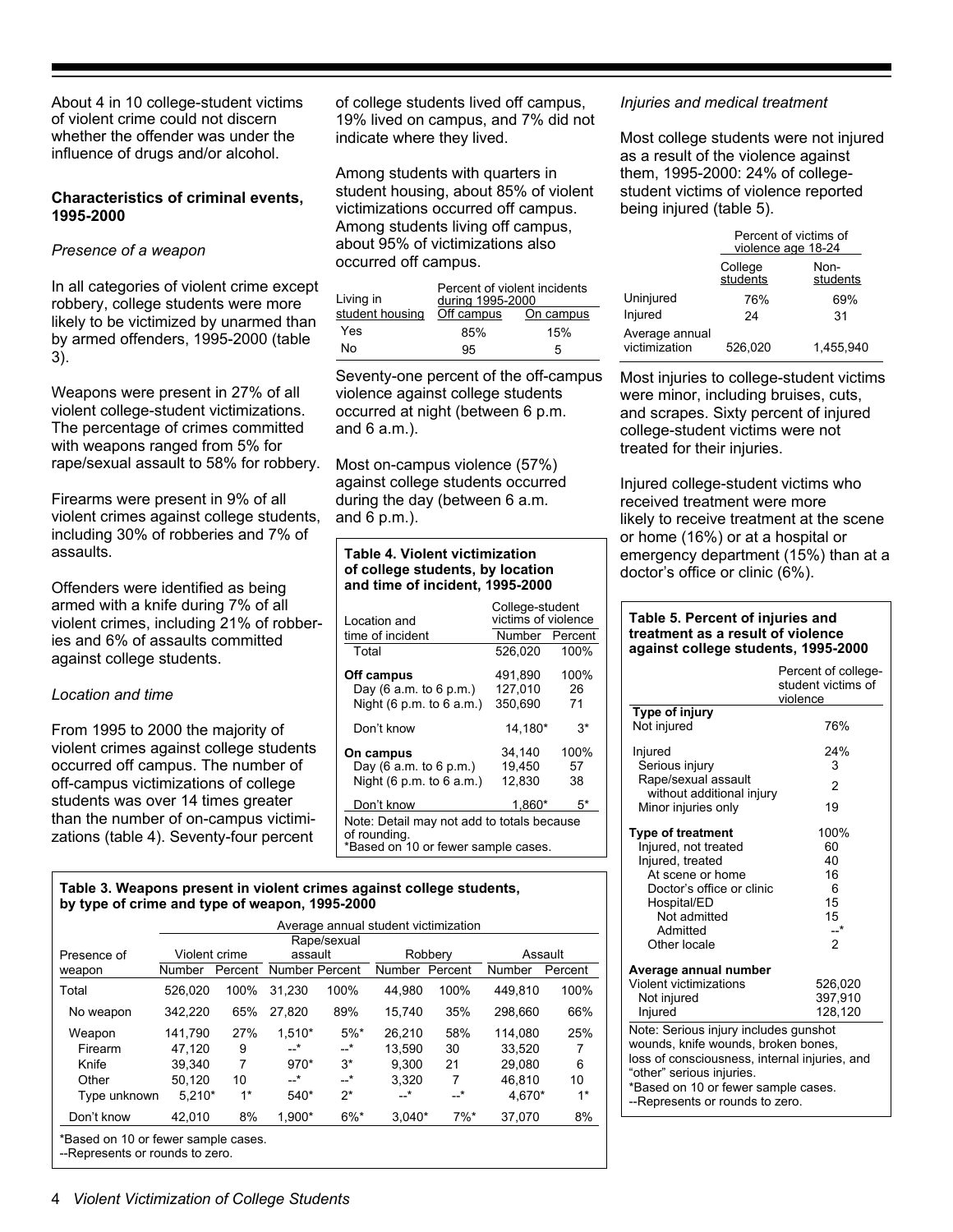#### **College student and nonstudent victimization trends, 1995-2000**

From 1995 to 2000 victimization trends among college students and nonstudents differed by crime type.

Overall violent crime against students fell from 88 to 52 victimizations per 1,000 college students while the rate among nonstudents dropped from 102 to 57 victimizations per 1,000 nonstudents (table 6).

Over the 6-year period, robbery and simple assault rates decreased for college students while nonstudents experienced declines in robbery, aggravated assault, simple assault, and serious violent crime (figures 1, 2, and 3).

For each year from 1995 to 2000 college students were victims of robbery at rates at least somewhat lower than those of nonstudents.

For most years from 1995 to 2000, college students and nonstudents were victims of aggravated assault at similar

rates. In 1995 and 1998 college students were victims of aggravated assault at rates lower than those for nonstudents.

While the rates of overall violent crime and simple assault among students and nonstudents declined from 1995 to 2000, the declines were similar for both groups.

The apparent difference in trends from 1995 to 2000 of rape/sexual assault rates among college students was not statistically significant.



*Figure 1 Figure 2 Figure 3*

#### **Table 6. Violent victimization rates of college students and nonstudents, by type of crime, 1995-2000**

|                                              |                                              |                                               |                                                    |                                        |                                           |                                             | Rates per 1,000 persons age 18-24            |                                              |                                              |                                              |                                              |                                              |
|----------------------------------------------|----------------------------------------------|-----------------------------------------------|----------------------------------------------------|----------------------------------------|-------------------------------------------|---------------------------------------------|----------------------------------------------|----------------------------------------------|----------------------------------------------|----------------------------------------------|----------------------------------------------|----------------------------------------------|
|                                              |                                              | Violent crime                                 |                                                    | Rape/sexual assault                    |                                           | Robbery                                     |                                              | Aggravated assault                           |                                              | Simple assault                               |                                              | Serious violent crime <sup>a</sup>           |
| Year                                         | College<br>students                          | Non-<br>students                              | College<br>students                                | Non-<br>students                       | College<br>students                       | Non-<br>students                            | College<br>students                          | Non-<br>students                             | College<br>students                          | Non-<br>students                             | College<br>students                          | Non-<br>students                             |
| 1995<br>1996<br>1997<br>1998<br>1999<br>2000 | 87.7<br>72.3<br>68.7<br>60.1<br>70.5<br>52.3 | 101.6<br>90.3<br>89.1<br>86.0<br>72.5<br>56.7 | 4.3<br>$2.4*$<br>$2.2*$<br>$4.2*$<br>7.5<br>$3.5*$ | 4.4<br>3.1<br>4.2<br>5.4<br>5.7<br>2.1 | 8.4<br>6.5<br>6.0<br>$4.4*$<br>6.2<br>3.8 | 12.2<br>11.5<br>11.5<br>10.2<br>10.1<br>8.3 | 14.5<br>19.4<br>16.8<br>12.0<br>16.2<br>13.6 | 22.2<br>21.9<br>21.5<br>19.9<br>19.5<br>11.4 | 60.5<br>43.9<br>43.7<br>39.6<br>40.6<br>31.3 | 62.8<br>53.8<br>51.9<br>50.4<br>37.2<br>34.8 | 27.3<br>28.4<br>25.0<br>20.5<br>29.9<br>21.0 | 38.8<br>36.5<br>37.2<br>35.6<br>35.3<br>21.9 |
| Percent<br>change                            | -40.4%                                       | $-44.2%$                                      | $-18.6\%$ **                                       | $-52.3%$                               | -54.8%                                    | $-32.0%$                                    | $-6.2\%**$                                   | $-48.6%$                                     | $-48.3%$                                     | $-44.6%$                                     | $-23.1\%$ **                                 | $-43.6%$                                     |
| Average<br>annual                            |                                              | 526,020 1,455,940                             | 31.230                                             | 72,850                                 | 44.980                                    | 187.700                                     | 118.540                                      | 341,680                                      | 331.270                                      | 853.700                                      | 194,750                                      | 602,230                                      |

\*Based on 10 or fewer sample cases.

\*\*The difference from 1995-2000 is not statistically significant.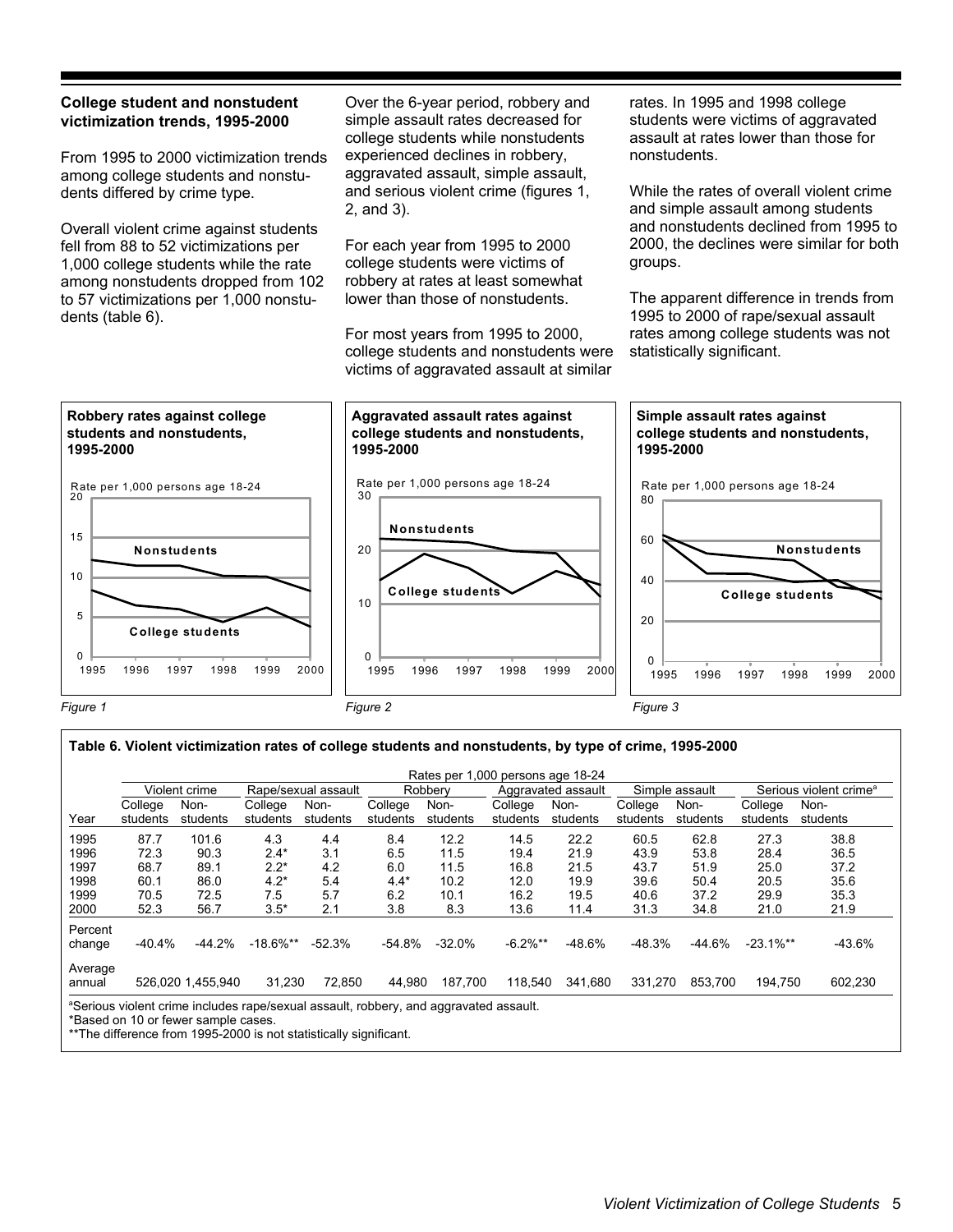#### **Table 7. Violent victimization of college students, by type of crime and whether reported to the police, 1995-2000**

|                                                                        |                               |                  |                               |                        | Average annual victimization of college students, 1995-2000 |                  |                             |                  |                              |                  |                              |                  |
|------------------------------------------------------------------------|-------------------------------|------------------|-------------------------------|------------------------|-------------------------------------------------------------|------------------|-----------------------------|------------------|------------------------------|------------------|------------------------------|------------------|
|                                                                        | Violent crime                 |                  | Rape/<br>sexual assault       |                        | Robbery                                                     |                  | Aggravated<br>assault       |                  | Simple<br>assault            |                  | Serious                      | violent crime    |
| Police notification                                                    | Number                        | Percent          | Number                        | Percent                | Number                                                      | Percent          | Number                      | Percent          | Number                       | Percent          | Number                       | Percent          |
| Total<br>Reported to police<br>Not reported to police                  | 526.020<br>180.870<br>337.790 | 100%<br>34<br>64 | 31.230<br>$3.890*$<br>26.910  | 100%<br>$12*$<br>86    | 44.980<br>23.620<br>21.360                                  | 100%<br>53<br>47 | 118.540<br>53.560<br>62.070 | 100%<br>45<br>52 | 331.270<br>99.800<br>227.450 | 100%<br>30<br>69 | 194.750<br>81.070<br>110.340 | 100%<br>42<br>57 |
| Don't know                                                             | 7,360*                        | $1*$             | 430*                          | $1*$                   | $-$ *                                                       | $-$ *            | 2,910*                      | $2^*$            | 4,020*                       | $1*$             | $3.340*$                     | $2^*$            |
| Who reported to police<br>Total<br>Victim<br>Someone else <sup>a</sup> | 180.870<br>89.850<br>89.520   | 100%<br>50<br>49 | 3.890<br>$2.830*$<br>$1.060*$ | 100%<br>$73*$<br>$27*$ | 23.620<br>14.490<br>9.130                                   | 100%<br>61<br>39 | 53.560<br>26,200<br>26,800  | 100%<br>49<br>50 | 99.800<br>46.330<br>52.530   | 100%<br>46<br>53 | 81.070<br>43.520<br>36.990   | 100%<br>54<br>46 |
| Unknown                                                                | $1,500*$                      | $1*$             | $-$ *                         | $-$ *                  | $\star$<br>--                                               | $-$ *            | 560*                        | $1*$             | $940*$                       | $1*$             | 560*                         | $1*$             |

Note: Serious violent crime includes rape/sexual assault, robbery, and aggravated assault.

<sup>a</sup>lncludes other household members, an official other than the police (such as a security officer),

police who were already at the scene, and anyone other than the victim.

\*Based on 10 or fewer sample cases.

--Represents or rounds to zero.

#### **Reporting to the police**

In general most violence against college students was not reported to police, 1995-2000. Thirty-four percent of all violence against college students and 47% of violence against nonstudents were reported (table 7).

|             | Violent crimes reported<br>to the police |                |  |  |  |  |
|-------------|------------------------------------------|----------------|--|--|--|--|
|             | Average annual Percent of all            |                |  |  |  |  |
|             | number                                   | violent crimes |  |  |  |  |
| Students    | 180.870                                  | 34%            |  |  |  |  |
| Nonstudents | 677.190<br>47                            |                |  |  |  |  |

Eighty-six percent of all rapes/sexual assaults committed against college students were not reported to police, compared to 12% that were reported, 1995-2000.

Fifty-two percent of aggravated assaults and 69% of simple assaults committed against college students were not reported to police. From 1995 to 2000 a majority of serious violent crime (57%) suffered by college students went unreported to police.

Except for rape/sexual assault and robbery, there was no difference in who reported incidents of victimization of college students to police, 1995-2000.

Rape/sexual assault (73%) and robbery (61%) were more likely to be reported by the college-student victim than by someone else. Other crimes were equally reported by the victim and someone else, such as a household member, an official other than the police, or the police at the scene.

#### **Table 8. Reasons violence was reported to the police, 1995-2000**

| Reasons for                         | Percent of |
|-------------------------------------|------------|
| reporting violence                  | reasons    |
| Prevent future violence             | 20%        |
| Stop the incident                   | 19         |
| Protect others                      | 8          |
| A duty to tell police               | 5          |
| Punish offender                     | 10%        |
| Catch offender                      | 5          |
| Recover property                    | 4          |
| Improve police surveillance         | 3          |
| Needed assistance                   | 2%         |
| Collect insurance                   | $1*$       |
| Other reason                        | 6          |
| No other reason                     | 17         |
| *Based on 10 or fewer sample cases. |            |

In general, college-student victims said that violent crime was reported to the police in an effort to "prevent future violence" (20%), to "stop the incident" (19%), or to "punish the offender" (10%), 1995-2000 (table 8).

From 1995 to 2000 a variety of reasons accounted for why college-student victimizations were not reported to police. In general, victims said that college-student victimizations were not reported to police because it was a "private or personal matter" (24%) or because the violence was considered "small/no loss" (20%) (table 9).

#### **Table 9. Reasons violence was not reported to the police, 1995-2000**

| Reasons for not                                                                                                         | Percent of   |
|-------------------------------------------------------------------------------------------------------------------------|--------------|
| reporting violence                                                                                                      | reasons      |
| Private or personal matter                                                                                              | 24%          |
| Small/no loss                                                                                                           | 20           |
| Reported to another official                                                                                            | 8            |
| Fear of reprisal                                                                                                        | 5            |
| Protect offender                                                                                                        | 4            |
| Not clear a crime occurred                                                                                              | 4            |
| Lack of proof                                                                                                           | 4            |
| Inconvenient<br>Police will not bother<br>Police inefficient<br>Police bias<br>Child offender<br>Property unrecoverable | 4%<br>5<br>3 |
| Other reason given                                                                                                      | 18           |

From 1995 to 2000, 8% of violence against college students was not reported to police because it was "reported to another official," while 5% was not reported to police because of "fear of reprisal," or because of police apathy.

Concerns about the police did not prevent college-student victimizations from being reported. Police inefficiency was cited as a reason for not reporting violence 3% of the time, and "police would be biased" was cited 1% of the time as a reason violence was not reported to police, 1995-2000.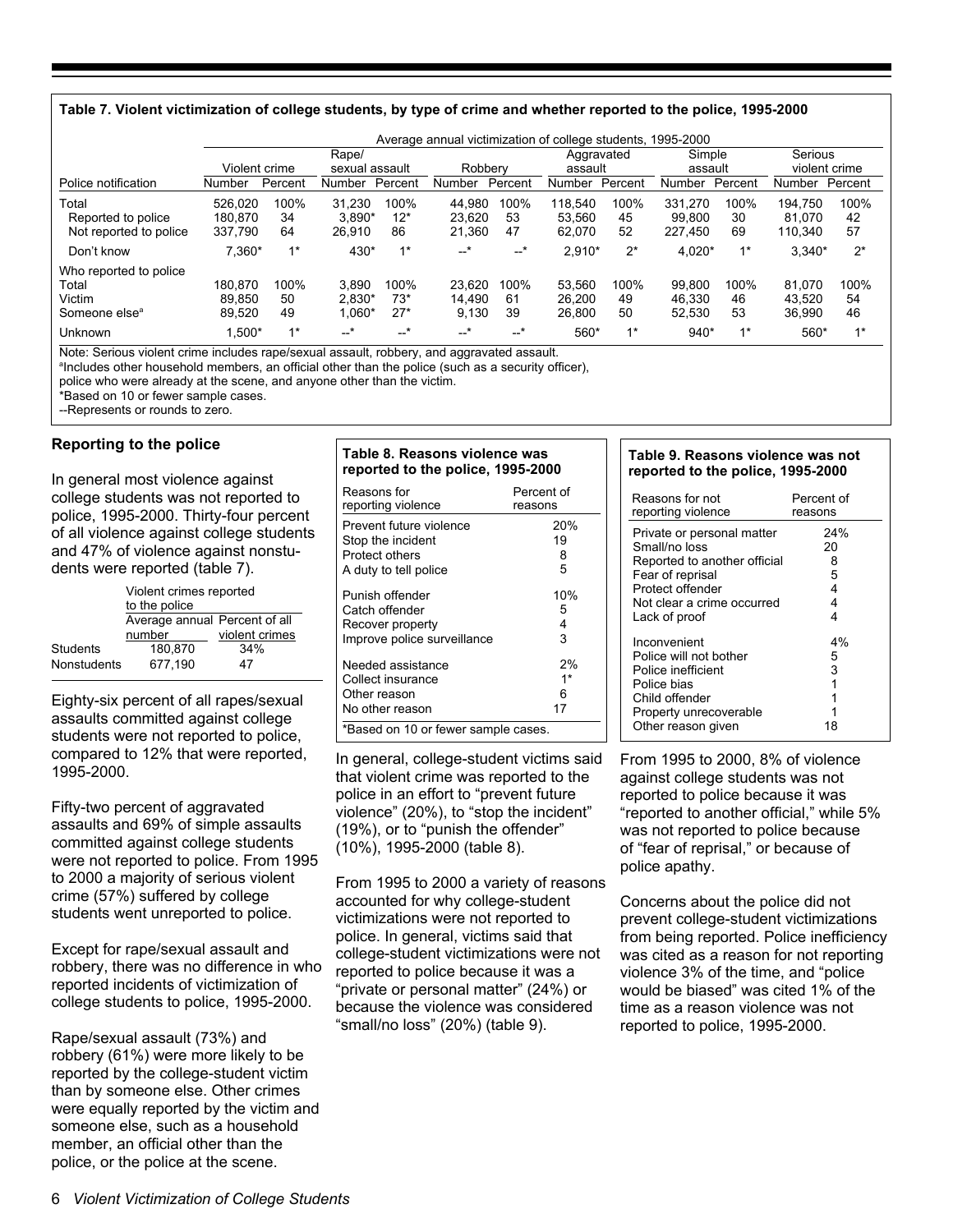#### **Survey methodology**

This report presents data on rape, sexual assault, robbery, aggravated assault, and simple assault against college age (18-24 years old) persons from the National Crime Victimization Survey (NCVS). The NCVS gathers data on crimes against persons age 12 or older, reported and not reported to the police, from a nationally representative sample of U.S. households. The NCVS provides information about victims (age, gender, race, ethnicity, marital status, income, and educational level), offenders (gender, race, approximate age, and victim-offender relations) and the nature of the crime (time and place of occurrence, use of weapons, nature of injury, and economic consequences).

The Violence Against Women Act of 1994 mandated the study of campus victimization. Beginning in 1995 BJS added new items to the NCVS to ascertain the student status of victims of crime.

This report compares violent victimization experienced by self-identified, fullor part-time college or university students who are age 18-24 to violent victimization of nonstudents of similar age. Characteristics of offenders and the criminal event involving student victims are examined.

Between 1995 and 2000, 549,090 individuals age 12 or older were interviewed. For the overall population, for the years measured, response rates varied between 89% and 91% of eligible individuals.

#### *Standard error computations*

Comparisons of percentages and rates made in this report were tested to determine if observed differences were statistically significant. Differences described as higher, lower, or different passed a hypothesis test at the .05 level of statistical significance (95% confidence level). The tested difference was greater than twice the standard error of that difference. For comparisons that were statistically significant at the 0.10 level (90% confidence level), "somewhat," "slightly," or "marginally"

is used to note the nature of the difference.

Significance testing calculations were conducted at the Bureau of Justice Statistics using statistical programs developed specifically for the NCVS by the U.S. Census Bureau. These programs take into consideration many aspects of the complex NCVS sample design when calculating generalized variance estimates.

#### **Definitions**

Violent acts covered in this report include rape, sexual assault, robbery, aggravated assault, and simple assault. Overall violent crime is a combination of each type of crime. Serious violent crime includes all types except simple assault: rape/sexual assault, robbery, and aggravated assault.

Definitions are as follows:

*Rape* is forced sexual intercourse, including both psychological coercion and physical force. Forced sexual intercourse means vaginal, anal, or oral penetration by the offender(s). This category includes incidents in which the penetration is by a foreign object, attempted rapes, male and female victims, and heterosexual and homosexual rape.

*Sexual assault* covers a wide range of victimizations distinct from rape or attempted rape. These crimes include completed or attempted attacks generally involving unwanted sexual contact between the victim and offender. Sexual assaults may or may not involve force and include such things as grabbing or fondling. Sexual assault also includes verbal threats.

*Robbery* is a completed or attempted theft directly from a person, of property or cash by force or threat of force, with or without a weapons, and with or without an injury.

*Aggravated assault* is defined as a completed or attempted attack with a weapon, regardless of whether or not an injury occurred, and an attack without a weapon in which the victim is seriously injured.

#### **Examining NCVS data on college students**

The NCVS does not differentiate between full-time or part-time students, between students attending private or public institutions, and between students who are enrolled in an undergraduate or graduate program. The NCVS asks all household members 12 or older if they are currently attending or enrolled either full- or part-time in a college or university.

For this report, in order to best compare the experience of college students to a similar population of non-college students, the analysis was restricted to persons age 18-24.

#### **School crime against younger students and their safety**

For more information about school crime against younger students, see *Indicators of School Crime and Safety: 2002*, a National Center for Education Statistics and BJS report, October 2002, <www.ojp.usdoj.gov/ bjs/abstract/iscs02.htm>. Highlights of this report include the following:

• Students age 12 through 18 were victims of about 1.9 million crimes of violence or theft at school in 2000, including about 128,000 serious violent crimes.

!Between 1995 and 2000, the percentage of students who reported being victims of crime at school decreased from 10% to 6%.

• The percentage of students age 12 through 18 who reported avoiding one or more places at school for their own safety decreased from 9% to 5% between 1995 and 2001.

*Simple assault* is an attack without a weapon resulting either in no injury, minor injury (such as bruises, black eyes, cuts, scratches, or swelling) or an undetermined injury requiring less than 2 days of hospitalization. Simple assaults also include attempted assaults without a weapon.